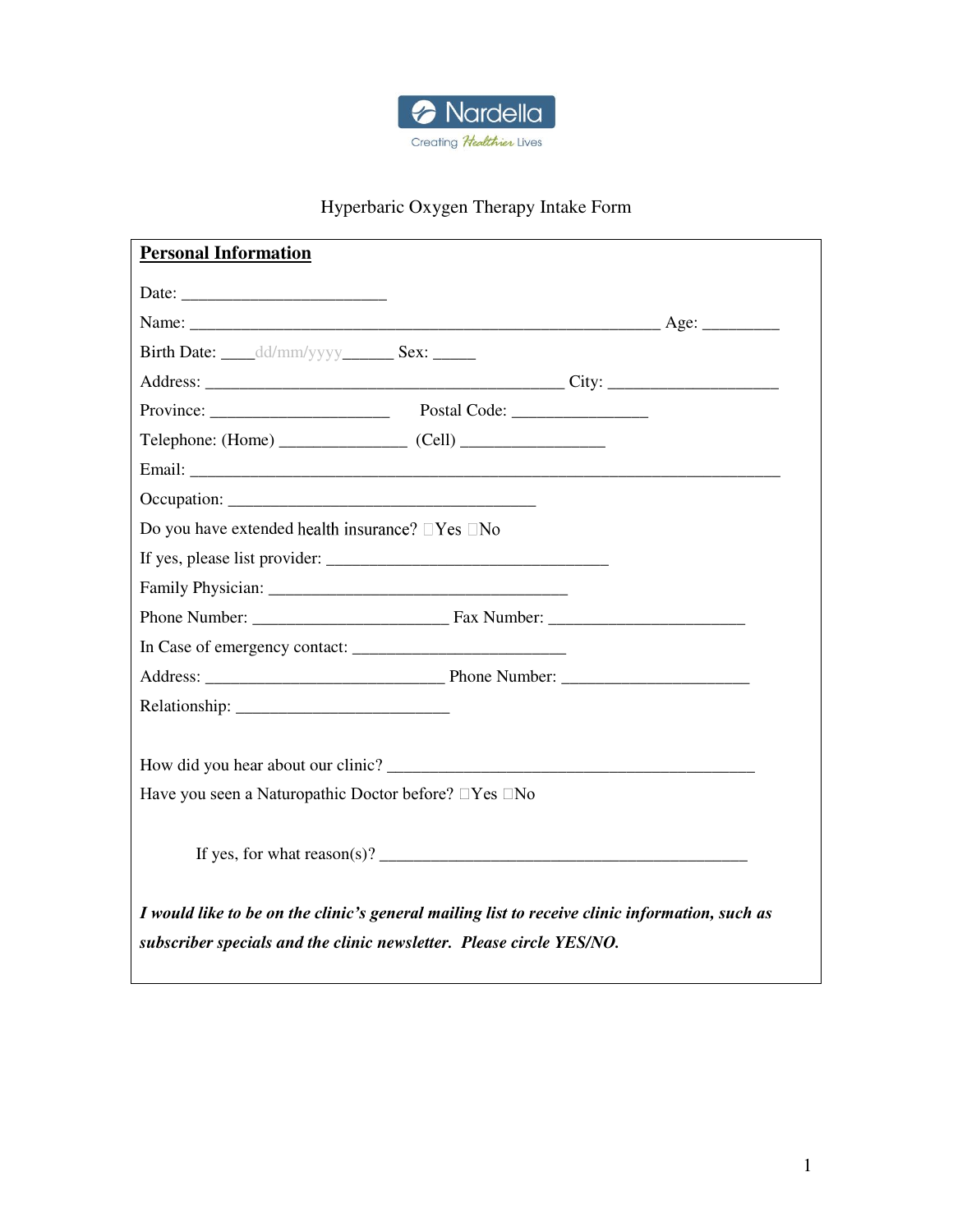

# **Current Health History**  What is your major health concern? \_\_\_\_\_\_\_\_\_\_\_\_\_\_\_\_\_\_\_\_\_\_\_\_\_\_\_\_\_\_\_\_\_\_\_\_\_\_\_\_\_\_\_\_\_\_\_\_ \_\_\_\_\_\_\_\_\_\_\_\_\_\_\_\_\_\_\_\_\_\_\_\_\_\_\_\_\_\_\_\_\_\_\_\_\_\_\_\_\_\_\_\_\_\_\_\_\_\_\_\_\_\_\_\_\_\_\_\_\_\_\_\_\_\_\_\_\_\_\_\_\_\_\_\_\_\_ How long have you had this condition? \_\_\_\_\_\_\_\_\_\_\_\_\_\_\_\_\_\_\_\_\_\_\_\_\_\_\_\_\_\_\_\_\_\_\_\_\_\_\_\_\_\_\_\_\_\_ What activities aggravate your condition? Please list any other health concerns you have: 1.  $\frac{1}{2}$   $\frac{1}{2}$   $\frac{1}{2}$   $\frac{1}{2}$   $\frac{1}{2}$   $\frac{1}{2}$   $\frac{1}{2}$   $\frac{1}{2}$   $\frac{1}{2}$   $\frac{1}{2}$   $\frac{1}{2}$   $\frac{1}{2}$   $\frac{1}{2}$   $\frac{1}{2}$   $\frac{1}{2}$   $\frac{1}{2}$   $\frac{1}{2}$   $\frac{1}{2}$   $\frac{1}{2}$   $\frac{1}{2}$   $\frac{1}{2}$   $\frac{1}{2}$ Please list all known allergies (medications, food, pollen, etc.): \_\_\_\_\_\_\_\_\_\_\_\_\_\_\_\_\_\_\_\_\_\_\_\_\_\_\_\_\_\_\_\_\_\_\_\_\_\_\_\_\_\_\_\_\_\_\_\_\_\_\_\_\_\_\_\_\_\_\_\_\_\_\_\_\_\_\_\_\_\_\_\_\_\_\_\_\_\_ Have you ever had any mental or emotional disorders? \_\_\_\_\_\_\_\_ If yes, when? \_\_\_\_\_\_\_\_\_\_\_\_\_\_\_\_\_\_\_\_\_\_\_ Do you smoke? Yes \_\_\_ No\_\_\_\_  $Height \_\_\_\_\_\_\_\_\_\_\_\_\_\_\_\_\_\_\_\_$ What other therapies are you currently using? (Chiropractic, Physiotherapy, Acupuncture etc) \_\_\_\_\_\_\_\_\_\_\_\_\_\_\_\_\_\_\_\_\_\_\_\_\_\_\_\_\_\_\_\_\_\_\_\_\_\_\_\_\_\_\_\_\_\_\_\_\_\_\_\_\_\_\_\_\_\_\_\_\_\_\_\_\_\_\_\_\_\_\_\_\_\_\_\_\_\_

### **Medication and Supplement History**

 $+$ 

 $+$ 

Please list all supplements, herbs and medications you are currently taking:

| Medication/Supplement   Dosage | Since | Reason |
|--------------------------------|-------|--------|
|                                |       |        |
|                                |       |        |
|                                |       |        |
|                                |       |        |
|                                |       |        |
|                                |       |        |
|                                |       |        |
|                                |       |        |

\_\_\_\_\_\_\_\_\_\_\_\_\_\_\_\_\_\_\_\_\_\_\_\_\_\_\_\_\_\_\_\_\_\_\_\_\_\_\_\_\_\_\_\_\_\_\_\_\_\_\_\_\_\_\_\_\_\_\_\_\_\_\_\_\_\_\_\_\_\_\_\_\_\_\_\_\_\_ \_\_\_\_\_\_\_\_\_\_\_\_\_\_\_\_\_\_\_\_\_\_\_\_\_\_\_\_\_\_\_\_\_\_\_\_\_\_\_\_\_\_\_\_\_\_\_\_\_\_\_\_\_\_\_\_\_\_\_\_\_\_\_\_\_\_\_\_\_\_\_\_\_\_\_\_\_\_

History of antibiotic use: (last two years) When: \_\_\_\_\_\_\_\_\_\_\_\_\_\_\_\_\_\_\_\_\_ How long: \_\_\_\_\_\_\_\_\_\_\_\_\_\_\_\_\_\_

For what condition(s):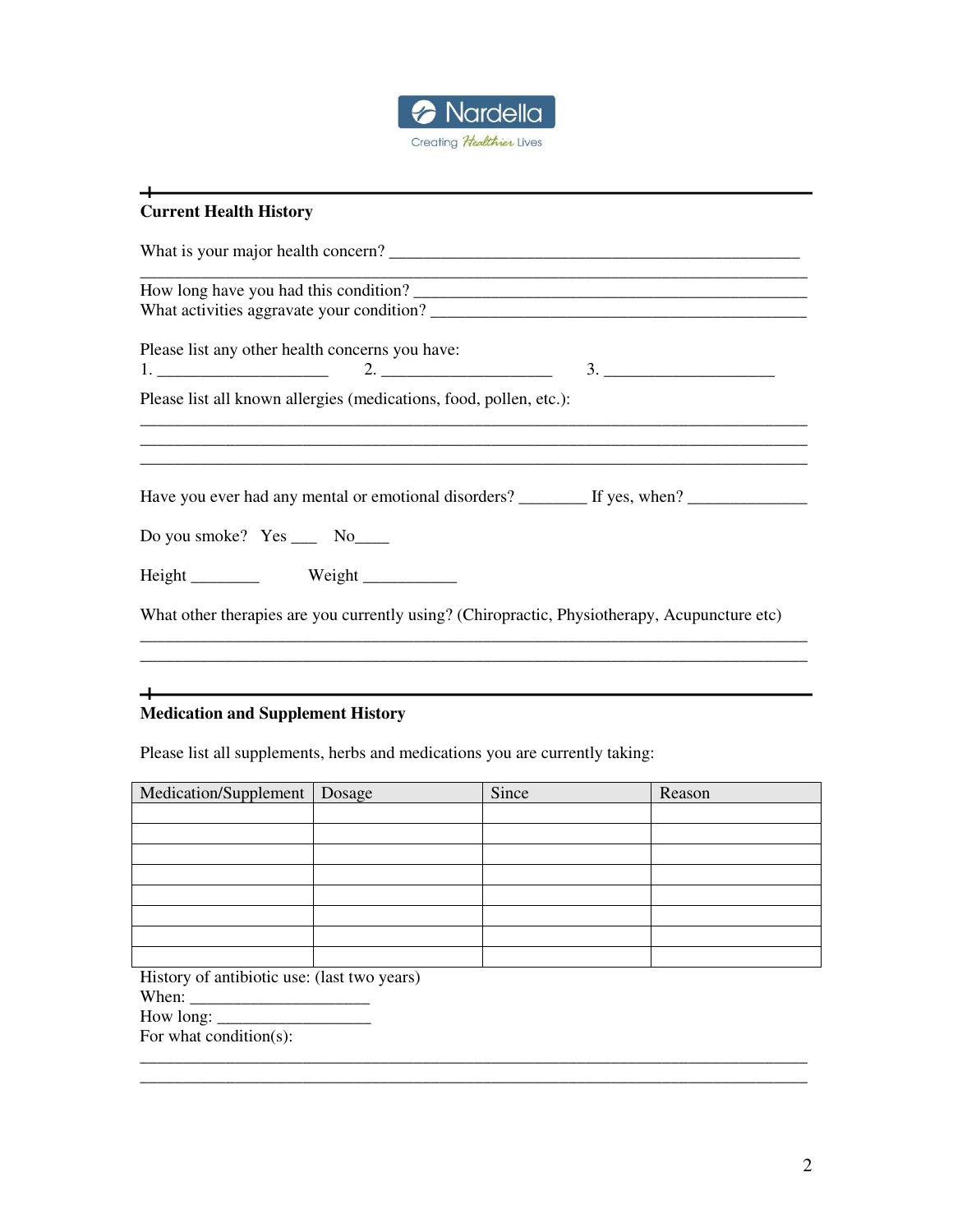

# **Health History**

 $+$ 

Please indicate the reason for treatment: \_\_\_\_\_\_\_\_\_\_\_\_\_\_\_\_\_\_\_\_\_\_\_\_\_\_\_\_\_\_\_\_

Please indicate if you have or have had any of the following:

| <b>Medications:</b> | General:                                                |                                                                      |
|---------------------|---------------------------------------------------------|----------------------------------------------------------------------|
| Bleomycin           | Chronic Sinusitis                                       | _ Congestive heart failure                                           |
| Cis-Platinum        | Seizure Disorder<br>$\equiv$ Emphysema with CO2         | Congenital spherocytosis                                             |
| $\equiv$ Disulfiram | retention                                               | -History of optic neuritis                                           |
| Doxorubicin         | $\equiv$ High Fevers<br>$\equiv$ History of spontaneous | History of confinement anxiety<br>-History of blood sugar regulation |
| Mefenide Acetate    | pneumothorax                                            | problems                                                             |
| <b>Equipment:</b>   | -History of thoracic surgery<br>-History of surgery for | Diabetes                                                             |
| Pacemaker           | otosclerosis (ear surgery)                              | _ Upper Respiratory Infections<br>- Pulmonary lesions on routine x-  |
| Portacath           | Viral Infections                                        | ray or CT scan<br>Cataracts                                          |
| Other:              | Sickle cell anemia                                      | Retinal tears                                                        |

Please indicate if you've had any hospitalizations, surgeries, or serious injuries:

| Operation | When | Complications? |
|-----------|------|----------------|
|           |      |                |
|           |      |                |
|           |      |                |

## **Family Health History**

 $\ddot{}$ 

Please indicate any relevant health conditions of your blood relatives only.

| Relation | Past and Present Health<br>Problems | Age at time of death (if<br>applicable) |
|----------|-------------------------------------|-----------------------------------------|
|          |                                     |                                         |
|          |                                     |                                         |
|          |                                     |                                         |